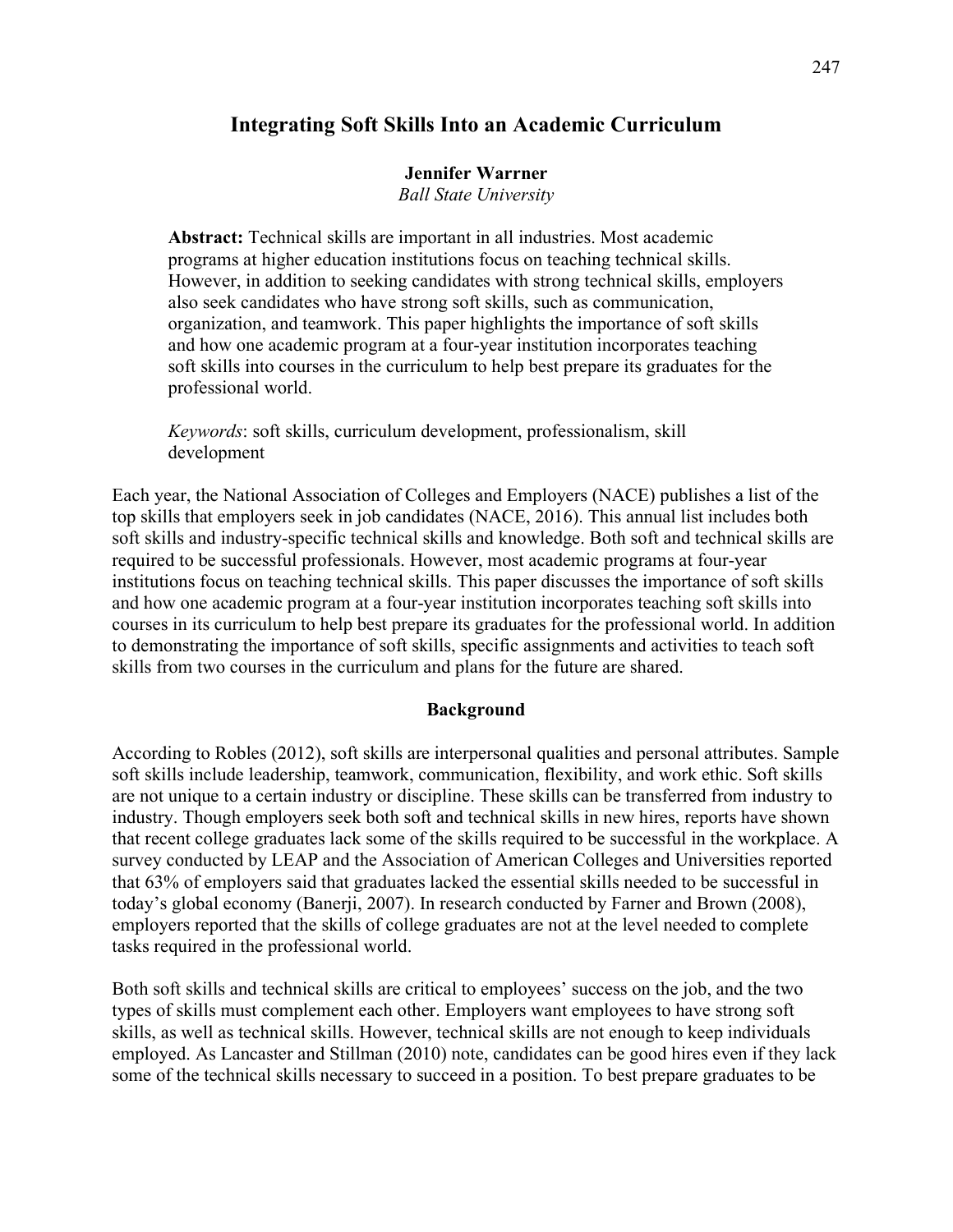successful in the professional world, higher education institutions must prepare students to have both strong technical and soft skills.

## **Example of Integrating Soft Skills Into an Academic Curriculum**

To help prepare students for their careers, academic programs at higher education institutions can incorporate soft skills into their courses. The construction management program at Ball State University in Muncie, Indiana implements soft skills into multiple courses in its curriculum. One such course is CM 222: Technical Presentation for Construction Managers. Most students take this course in the sophomore year of their studies. Students must complete core curriculum courses in Rhetoric and Writing and Fundamentals of Public Speaking as prerequisites for CM 222. The course covers various topics that pertain to communication in the construction industry, such as presentation skills, business writing, phone skills, meeting minutes, and interviewing skills. In addition to teaching these industry-specific communication skills, the course includes lectures and activities to teach several other soft skills including organization, time management, and problem solving.

Organization is imperative in the construction industry. In their professional careers in construction, graduates from this academic program will be responsible for multiple job responsibilities on a daily basis and could even be helping to manage several large-scale construction projects simultaneously. To help teach organization skills, students in CM 222 are introduced to a variety of methods to help stay organized. Due to the increased use of technology and course management systems used in higher education, many students do not have a developed system for how to stay organized and ensure that they meet deadlines. The organization systems presented in CM 222 are planners and notebooks, electronic calendars, and sticky notes. Examples of how alumni from the Ball State construction management program use these various organization systems are shared, so students have actual examples of how these systems are used in industry. Students are encouraged to develop these organization systems in their collegiate careers so they can start their professional careers with an established way to stay organized to help assist with their transition from college to career.

In addition to teaching organization skills, communication skills are taught continuously throughout the semester in CM 222. Two specific topics related to communications skills that are integrated into the course are email etiquette and phone skills. Lectures about each topic are first shared with the class. For email etiquette, students review various scenarios experienced by either interns or alumni from the construction management program. Students work in pairs to write appropriate emails in response to these scenarios. For phone skills, students have the opportunity to role play various scenarios with their classmates. Like the email etiquette scenarios, the phone skills scenarios are actual examples experienced by either interns or alumni from the construction management program. After both in-class exercises, the students come back together as an entire group to discuss and debrief about their experiences working on these activities.

Soft skills are also incorporated into the curriculum in CM 460: Capstone in Construction. Capstone in Construction is the final course for seniors in the construction management curriculum. In this course, students work in teams for the duration on the semester on the project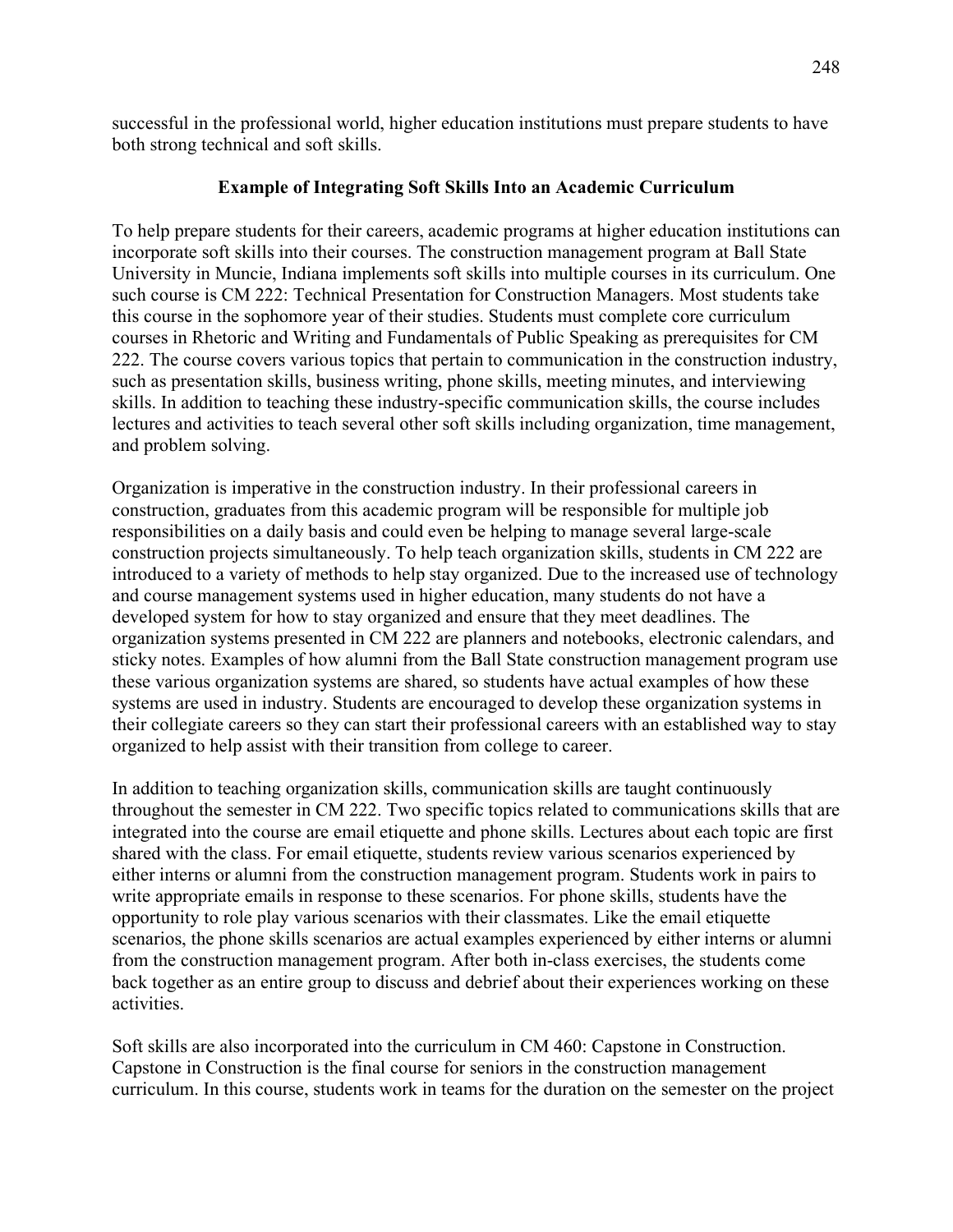management components of an actual recent construction project in Indiana. Teamwork is imperative in the construction industry. Multi-million- or multi-billion-dollar construction projects cannot be completed by one person. After graduation, students will constantly work in project teams throughout their professional careers. Having students work in the same teams for a five-month semester during CM 460 helps simulate the experience of working with the same project team for months or even years in industry. Though all the course assignments in CM 460 require teamwork, one particular assignment, the mock bid, is specifically designed to help students further develop their teamwork skills and understand the importance of teamwork. The mock bid simulates a competitive bid, which is how many projects are awarded to companies in the construction industry. In a timeframe of two hours, students receive five bid packets, three caveats, and other information that simulates a bid in real time. Due to the time constraints and the large number of bids included in this exercise, teams must work well together to successfully complete the bid on time. Deadlines are critical in construction, and as in industry, no late bids are accepted during the mock bid. Prior to the actual bid day, teams are encouraged to develop a plan and a system to stay organized for this activity. Not all teams are successful in submitting the bid on time and in the correct format. Receiving a zero on this assignment helps reinforce the importance of working together effectively to complete a project. At the mock bid opening, after all of the bids have been opened and recorded, the course instructor debriefs the activity with the students to discuss what strategies worked well, how the teams could have improved, and what the teams learned about themselves that can be applied for the remainder of the semester.

### **Plans for the Future**

Informal feedback from students about the various assignments and activities in the courses highlighted in this article has been positive. To help students further develop these soft skills, new exercises will be developed and included in these courses in the future.

One strategy to incorporate into CM 222 in the future is to have alumni assist with the phone skills activity. Students will be paired with alumni to role play using preassigned scenarios. Incorporating alumni will help students develop their construction network and will give them feedback on their phone skills from actual professionals in the industry.

One strategy to incorporate into CM 460 in the future to further teach teamwork is to have alumni participate in the mock bid exercise. Alumni would be invited to campus to observe the mock bid. At the bid opening, alumni would share their observations to offer feedback as to how the groups could have worked more effectively as a team. In addition, an alumni team would be created to participate in the mock bid. During the debriefing, the alumni team would reinforce the importance of teamwork and share how their group worked together during the exercise. Alumni would also relate their experiences from participating in actual competitive bids in the construction industry.

In addition to adding new exercises into these existing courses in the future, developing a new technical elective related to soft skills is another strategy to help students further develop soft skills. As part of the construction management curriculum at Ball State University, students must complete seven hours of technical elective credit. A soft skills technical elective could provide